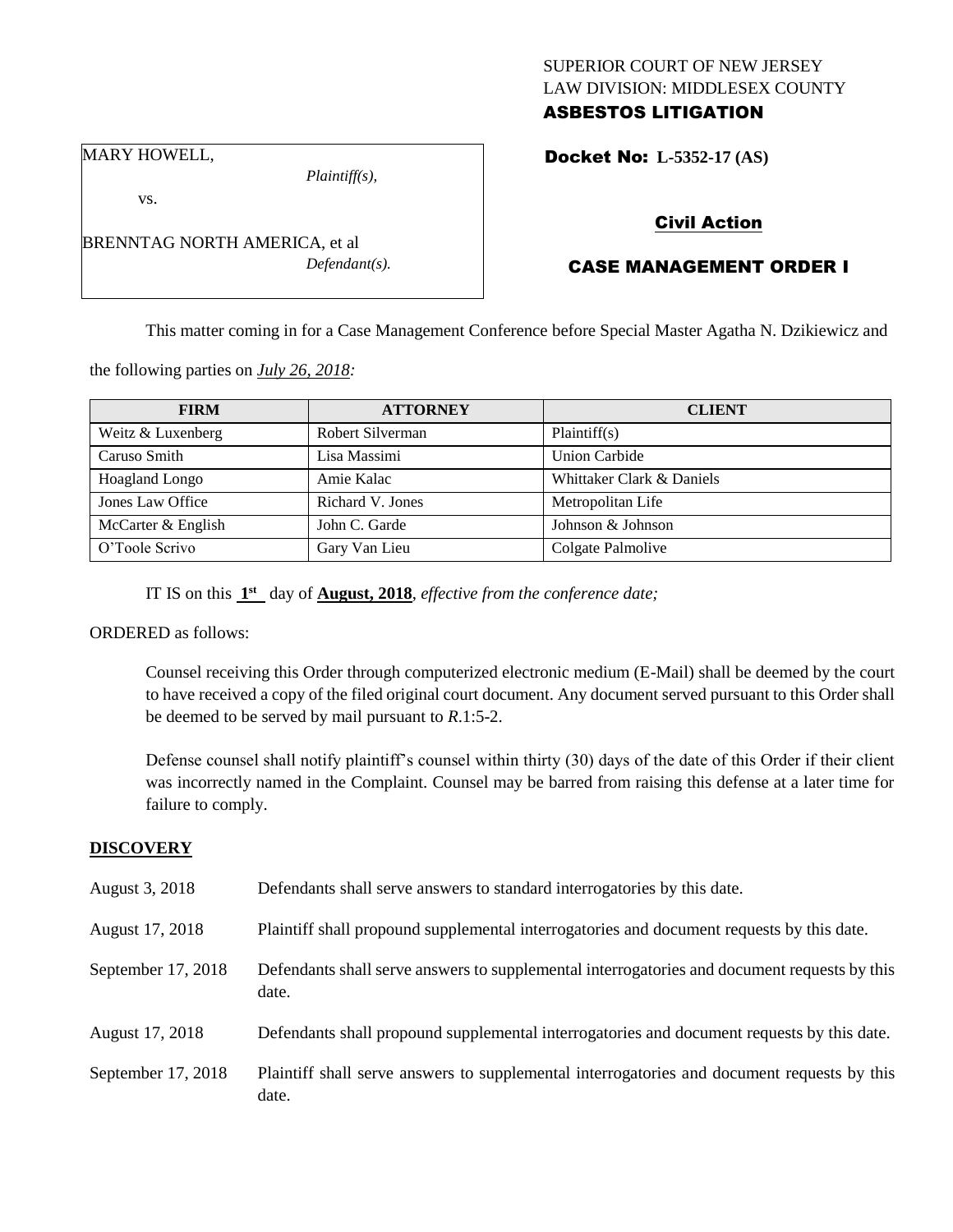- December 28, 2018 Fact discovery, including depositions, shall be completed by this date. Plaintiff's counsel shall contact the Special Master within one week of this deadline if all fact discovery is not completed.
- December 28, 2018 Depositions of corporate representatives shall be completed by this date.

## **EARLY SETTLEMENT**

February 1, 2019 Settlement demands shall be served on all counsel and the Special Master by this date.

#### **SUMMARY JUDGMENT MOTION PRACTICE**

- February 1, 2019 Plaintiff's counsel shall advise, in writing, of intent not to oppose motions by this date.
- February 15, 2019 Summary judgment motions shall be filed no later than this date.

joinder in an expert medical defense by this date.

March 15, 2019 Last return date for summary judgment motions.

### **MEDICAL DEFENSE**

| January 31, 2019 | Plaintiff shall serve medical expert reports by this date.                                                                                                                                         |
|------------------|----------------------------------------------------------------------------------------------------------------------------------------------------------------------------------------------------|
| January 31, 2019 | Upon request by defense counsel, plaintiff is to arrange for the transfer of pathology specimens<br>and x-rays, if any, by this date.                                                              |
| April 30, 2019   | Defendants shall identify its medical experts and serve medical reports, if any, by this date. In<br>addition, defendants shall notify plaintiff's counsel (as well as all counsel of record) of a |

### **LIABILITY EXPERT REPORTS**

January 31, 2019 Plaintiff shall identify its liability experts and serve liability expert reports or a certified expert statement by this date or waive any opportunity to rely on liability expert testimony.

April 30, 2019 Defendants shall identify its liability experts and serve liability expert reports, if any, by this date or waive any opportunity to rely on liability expert testimony.

### **ECONOMIST EXPERT REPORTS**

- January 31, 2019 Plaintiff shall identify its expert economists and serve expert economist report(s), if any, by this date or waive any opportunity to rely on economic expert testimony.
- April 30, 2019 Defendants shall identify its expert economists and serve expert economist report(s), if any, by this date or waive any opportunity to rely on economic expert testimony.

### **EXPERT DEPOSITIONS**

May 24, 2019 Expert depositions shall be completed by this date. To the extent that plaintiff and defendant generic experts have been deposed before, the parties seeking that deposition in this case must file an application before the Special Master and demonstrate the necessity for that deposition. To the extent possible, documents requested in a deposition notice directed to an expert shall

 $\_$  ,  $\_$  ,  $\_$  ,  $\_$  ,  $\_$  ,  $\_$  ,  $\_$  ,  $\_$  ,  $\_$  ,  $\_$  ,  $\_$  ,  $\_$  ,  $\_$  ,  $\_$  ,  $\_$  ,  $\_$  ,  $\_$  ,  $\_$  ,  $\_$  ,  $\_$  ,  $\_$  ,  $\_$  ,  $\_$  ,  $\_$  ,  $\_$  ,  $\_$  ,  $\_$  ,  $\_$  ,  $\_$  ,  $\_$  ,  $\_$  ,  $\_$  ,  $\_$  ,  $\_$  ,  $\_$  ,  $\_$  ,  $\_$  ,